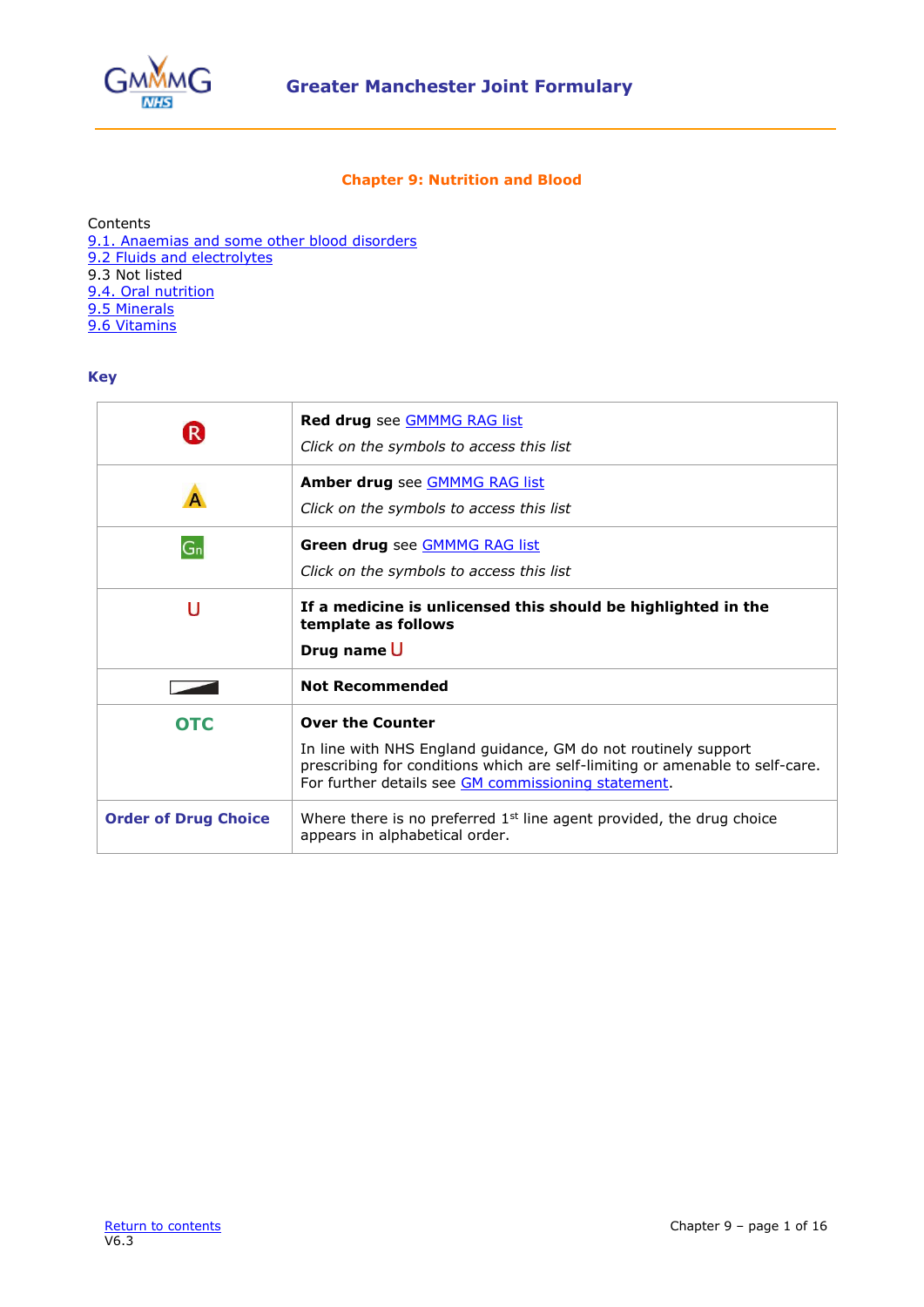

<span id="page-1-0"></span>

| <b>BNF chapter</b>                                                                                                                                                                     | <b>9 Nutrition and Blood</b>                                                                                                                                              |                      |                                                                                                                                                 |
|----------------------------------------------------------------------------------------------------------------------------------------------------------------------------------------|---------------------------------------------------------------------------------------------------------------------------------------------------------------------------|----------------------|-------------------------------------------------------------------------------------------------------------------------------------------------|
| <b>Section</b>                                                                                                                                                                         | 9.1. Anaemias and some other blood disorders                                                                                                                              |                      |                                                                                                                                                 |
|                                                                                                                                                                                        | <b>Crizanlizumab</b><br>Concentrate for solution for infusion<br>10mg/ml                                                                                                  | cell disease         | NICE TA743: Crizanlizumab for<br>preventing sickle cell crises in sickle                                                                        |
| <b>Subsection</b>                                                                                                                                                                      | 9.1.1 Iron-deficiency anaemias                                                                                                                                            |                      |                                                                                                                                                 |
| <b>Subsection</b>                                                                                                                                                                      | 9.1.1.1 Oral iron                                                                                                                                                         |                      |                                                                                                                                                 |
| <b>First choice</b>                                                                                                                                                                    | Ferrous fumarate 322 mg tabs (100 mg iron)<br>Ferrous fumarate 305 mg caps (100 mg iron)                                                                                  |                      |                                                                                                                                                 |
| <b>Alternatives</b>                                                                                                                                                                    | <b>Ferrous fumarate</b> 210 mg tabs (68 mg iron)                                                                                                                          |                      |                                                                                                                                                 |
|                                                                                                                                                                                        | <b>Ferrous sulphate</b> 200 mg tabs (65 mg iron)                                                                                                                          |                      |                                                                                                                                                 |
|                                                                                                                                                                                        | Ferrous fumarate 140 mg sugar free syrup (45 mg of<br>$iron/5$ mL)<br>Sodium feredetate 190 mg sugar free elixir (27.5 mg<br>of iron/5 mL)                                |                      |                                                                                                                                                 |
| <b>Grey drugs</b><br>Items which<br>are listed as<br>Grey are<br>deemed not<br>suitable for<br>routine<br>prescribing but<br>may be<br>suitable for a<br>defined patient<br>population | <b>Ferric maltol</b><br>capsules<br>For treatment of iron deficiency anaemia in patients<br>with intolerance to, or treatment failure with, two oral<br>iron supplements. |                      | $ G_n $<br>Criterion 2 (see RAG list)                                                                                                           |
| <b>Do Not</b><br><b>Prescribe</b>                                                                                                                                                      | <b>Oral iron</b><br>Modified release preparations                                                                                                                         |                      | Criterion 1 (see RAG list)                                                                                                                      |
|                                                                                                                                                                                        | <b>Spatone</b><br>Iron-rich spa water from the mountains of Snowdonia                                                                                                     |                      | Criterion 1 (see RAG list)                                                                                                                      |
| <b>Subsection</b>                                                                                                                                                                      | 9.1.1.2 Parenteral iron                                                                                                                                                   |                      |                                                                                                                                                 |
| <b>First choice</b>                                                                                                                                                                    | Ferric carboxymaltose 50 mg/mL injection<br>(Ferinject <sup>®</sup> )                                                                                                     | <sup>R</sup><br>2020 | <b>MHRA DSU: Ferric carboxymaltose</b><br>(Ferinject V): risk of symptomatic<br>hypophosphataemia leading to<br>osteomalacia and fractures, Nov |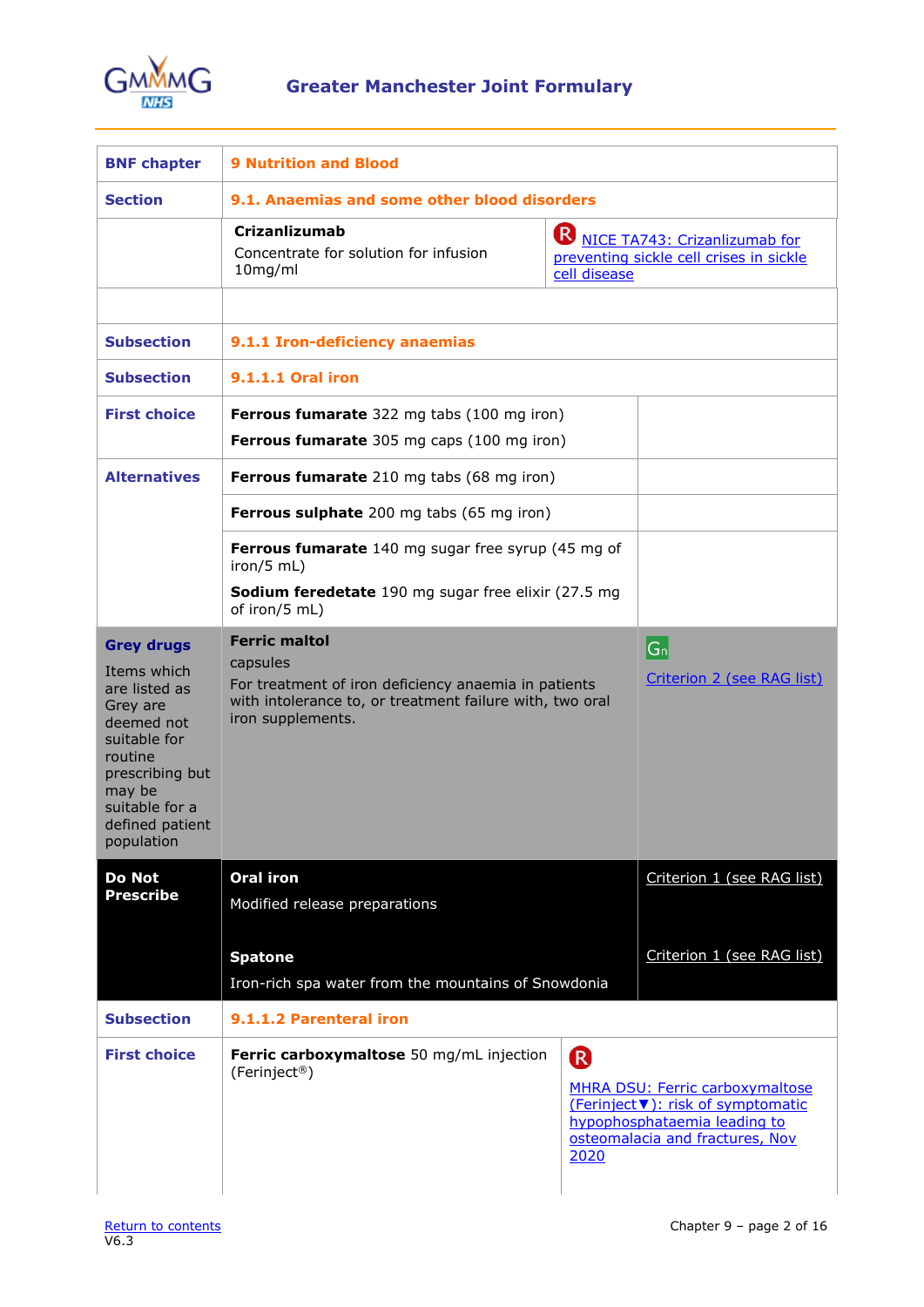

# **Greater Manchester Joint Formulary**

|                     | <b>Ferric derisomaltose</b> 100 mg/mLinjection<br>(Monofer <sup>®</sup> )                                                                                   | $\mathsf{R}$                                  |
|---------------------|-------------------------------------------------------------------------------------------------------------------------------------------------------------|-----------------------------------------------|
| <b>Alternatives</b> | <b>Iron sucrose</b> 20 mg/mL iron<br>(Venofer <sup>®</sup> )                                                                                                | Used first line in haemodialysis<br>patients. |
|                     | <b>Iron dextran</b> 50 mg/mL iron<br>(CosmoFer <sup>®</sup> )                                                                                               | R                                             |
|                     | <b>General Guidance applicable to all drugs</b>                                                                                                             |                                               |
|                     | MHRA DSU: Intravenous iron and serious hypersensitivity reactions: clarification of advice on new<br>recommendations regarding initial test dose, Sept 2013 |                                               |
|                     | MHRA DSU: Intravenous iron and serious hypersensitivity reactions: new strengthened<br>recommendations to manage and minimise risk, Aug 2013                |                                               |
|                     | <b>British Society for Haematology: Management of iron deficiency in pregnancy.</b>                                                                         |                                               |
|                     | NICE NG203: Chronic kidney disease: assessment and management                                                                                               |                                               |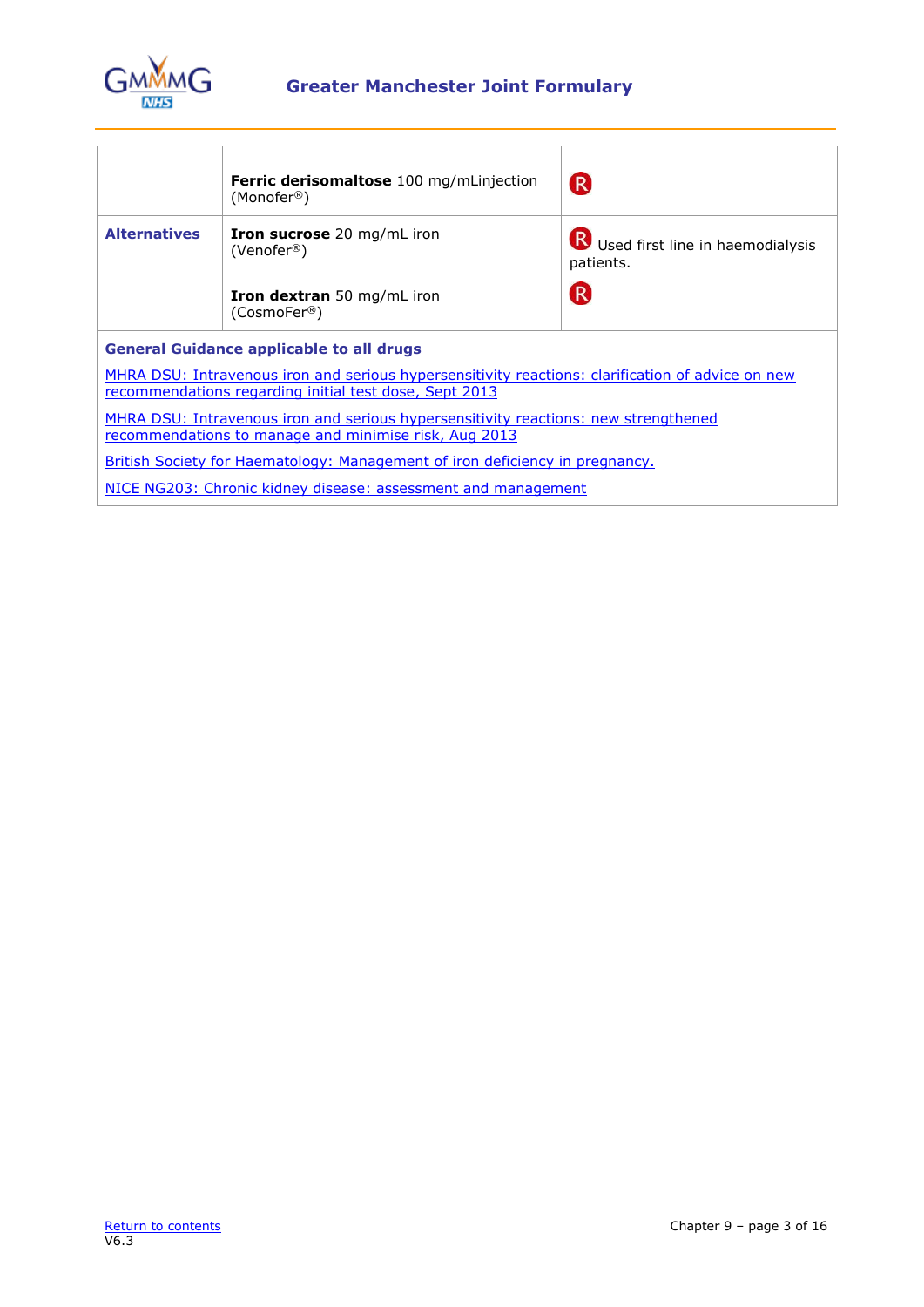

| <b>Subsection</b>   | 9.1.2 Drugs used in megaloblastic anaemias                                                                                                                            |                                                                                                       |
|---------------------|-----------------------------------------------------------------------------------------------------------------------------------------------------------------------|-------------------------------------------------------------------------------------------------------|
| <b>First choice</b> | Hydroxocobalamin 1 mg/mL injection<br>Folic acid 400 micrograms tablets                                                                                               | NICE CG62: Antenatal care<br>NICE CG156 Fertility: Assessment                                         |
|                     | Folic acid 5 mg tablets                                                                                                                                               | and treatment for people with<br>fertility problems (Folic acid 400                                   |
|                     | Folic acid 2.5 mg/5 mL oral solution sugar<br>free                                                                                                                    | micrograms for the prevention of<br>neural tube defects prior to<br>conception and during pregnancy.) |
|                     | <b>General Guidance applicable to all drugs</b>                                                                                                                       |                                                                                                       |
|                     | British Society for Haematology: Diagnosis of B12 and Folate Deficiency (June 2014)                                                                                   |                                                                                                       |
| <b>Subsection</b>   | 9.1.3 Drugs used in hypoplastic haemolytic, and renal anaemias                                                                                                        |                                                                                                       |
| <b>First choice</b> | Darbepoetin alfa                                                                                                                                                      | <sup>R</sup>                                                                                          |
|                     | Epoetin alfa (biosimilar)                                                                                                                                             | R                                                                                                     |
| <b>Alternatives</b> | <b>Epoetin beta</b>                                                                                                                                                   | R                                                                                                     |
|                     | Methoxy polyethylene glycol-epoetin beta ▼                                                                                                                            | R                                                                                                     |
|                     | <b>General Guidance applicable to all drugs</b>                                                                                                                       |                                                                                                       |
|                     | All erythropoietins are RED and are prescribed and supplied by secondary care                                                                                         |                                                                                                       |
|                     | Renal Association, Clinical Practice Guidelines: Anaemia of CKD (updated February 2020)                                                                               |                                                                                                       |
|                     | NICE CG114: Anaemia management in people with chronic kidney disease.                                                                                                 |                                                                                                       |
|                     | NICE TA323: Erythropoiesis-stimulating agents (epoetin and darbepoetin) for treating anaemia in<br>people with cancer having chemotherapy (including review of TA142) |                                                                                                       |
|                     | MHRA DSU: Recombinant human erythropoietins: new prescribing advice, Dec 2007                                                                                         |                                                                                                       |
|                     | Patients with cancer: risk of tumour progression and reduced overall survival                                                                                         |                                                                                                       |
| $\bullet$           | Patients with chronic kidney disease: risk of mortality and cardiovascular morbidity                                                                                  |                                                                                                       |

MHRA DSU: [recombinant human erythropoeitins: treating anaemia in cancer,](https://www.gov.uk/drug-safety-update/recombinant-human-erythropoietins-treating-anaemia-in-cancer) Aug 2008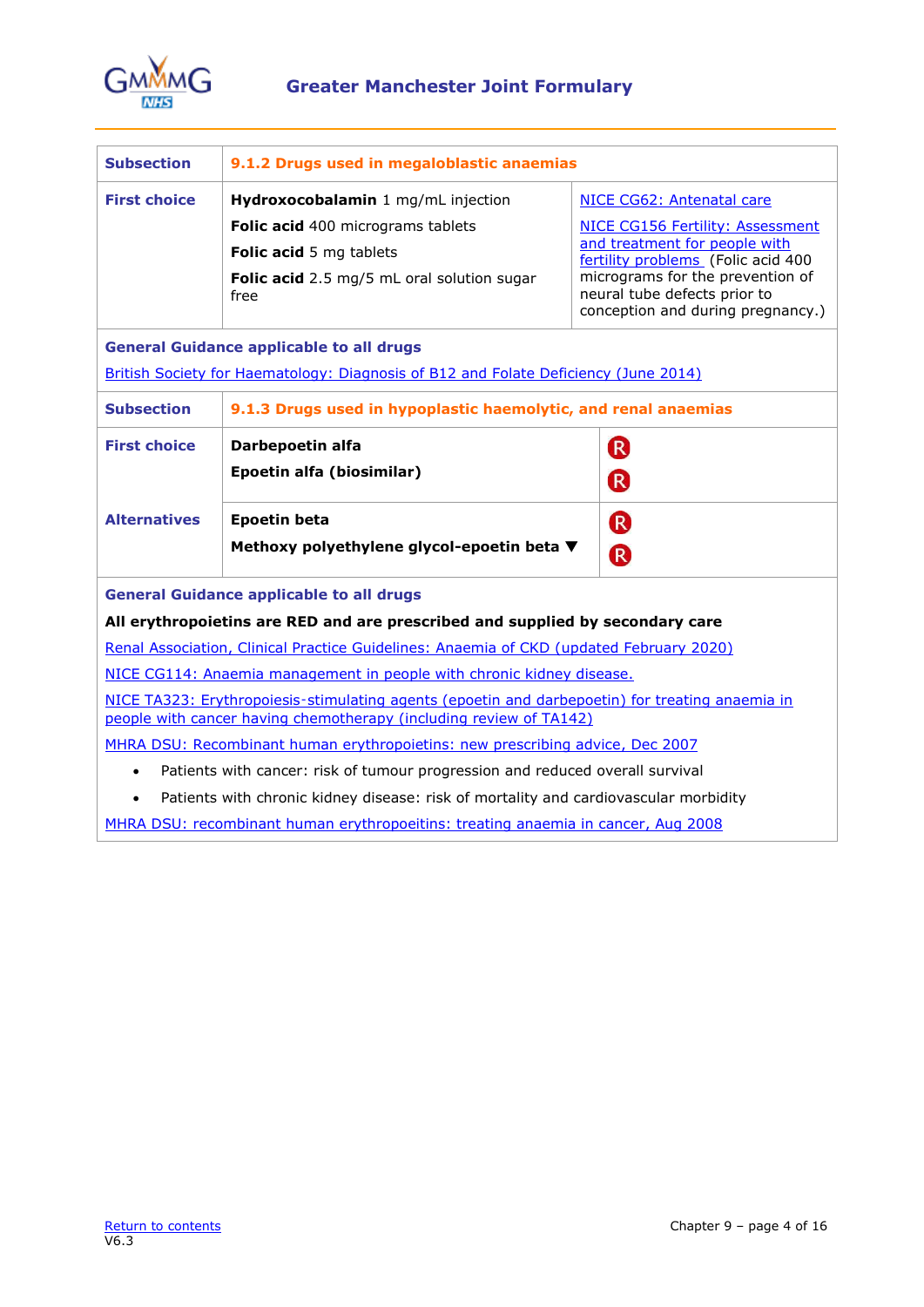

| <b>Iron Overload</b>              |                                                                                                                                                                                                             |                                       |                                                                                                                                                                                                                  |
|-----------------------------------|-------------------------------------------------------------------------------------------------------------------------------------------------------------------------------------------------------------|---------------------------------------|------------------------------------------------------------------------------------------------------------------------------------------------------------------------------------------------------------------|
| <b>First choice</b>               | Deferasirox 125 mg, 250 mg, 500 mg tablets<br><b>Desferrioxamine mesilate</b> 2 g injection                                                                                                                 |                                       | (R)<br><b>R</b>                                                                                                                                                                                                  |
| <b>Alternatives</b>               | <b>Deferiprone</b> 500 mg tablets                                                                                                                                                                           |                                       | <b>R</b>                                                                                                                                                                                                         |
|                                   | <b>General Guidance applicable to all drugs</b><br>All Iron Overload treatments listed here are commissioned by NHSE.                                                                                       |                                       |                                                                                                                                                                                                                  |
| <b>Subsection</b>                 | 9.1.4 Drugs used in platelet disorders                                                                                                                                                                      |                                       |                                                                                                                                                                                                                  |
|                                   | Chronic immune (idiopathic) thrombocytopenic purpura and thrombocytopenia                                                                                                                                   |                                       |                                                                                                                                                                                                                  |
|                                   | Avatrombopag ▼<br>20 mg tablets                                                                                                                                                                             | R                                     | NICE TA626: Avatrombopag for treating<br>thrombocytopenia in people with chronic liver<br>disease needing a planned invasive procedure                                                                           |
|                                   | Eltrombopag<br>25 mg, 50 mg tablets                                                                                                                                                                         | (July 2018)                           | <b>R</b> NICE TA293: Eltrombopag for treating chronic<br>immune (idiopathic) thrombocytopenic purpura<br>MHRA DSU: Eltrombopag (Revolade): reports of<br>interference with bilirubin and creatinine test results |
|                                   | Lusutrombopag ▼<br>3 mg tablets                                                                                                                                                                             |                                       | <b>B</b> NICE TA617: Lusutrombopag for treating<br>thrombocytopenia in people with chronic liver<br>disease needing a planned invasive procedure                                                                 |
|                                   | Romiplostim<br>250 microgram vial                                                                                                                                                                           | $\vert \mathsf{R} \rangle$<br>purpura | NICE TA221: Romiplostim for the treatment of<br>chronic immune (idiopathic) thrombocytopenic                                                                                                                     |
| Do Not<br><b>Prescribe</b>        | <b>Fostamatinib</b>                                                                                                                                                                                         | Criterion 2 (see RAG list)            | NICE TA759: Fostamatinib for treating refractory<br>chronic immune thrombocytopenia                                                                                                                              |
| <b>Essential Thrombocythaemia</b> | <b>General Guidance applicable to all drugs</b><br>On publication of NICE TA293, NICE discussed the differences in the wording of the above two<br>romiplostim are for exactly the same patient population. |                                       | guidance and the need to ensure clarity: NICE states that the recommendations for eltrombopag and                                                                                                                |

| <b>First choice</b> | Anagrelide ▼ 500 micrograms capsules |                                                                                                                                                           |
|---------------------|--------------------------------------|-----------------------------------------------------------------------------------------------------------------------------------------------------------|
|                     |                                      | Letter for HCPs: increased risk<br>of thrombotic complications,<br>including cerebral infarction, if<br>anagrelide treatment is<br>discontinued abruptly. |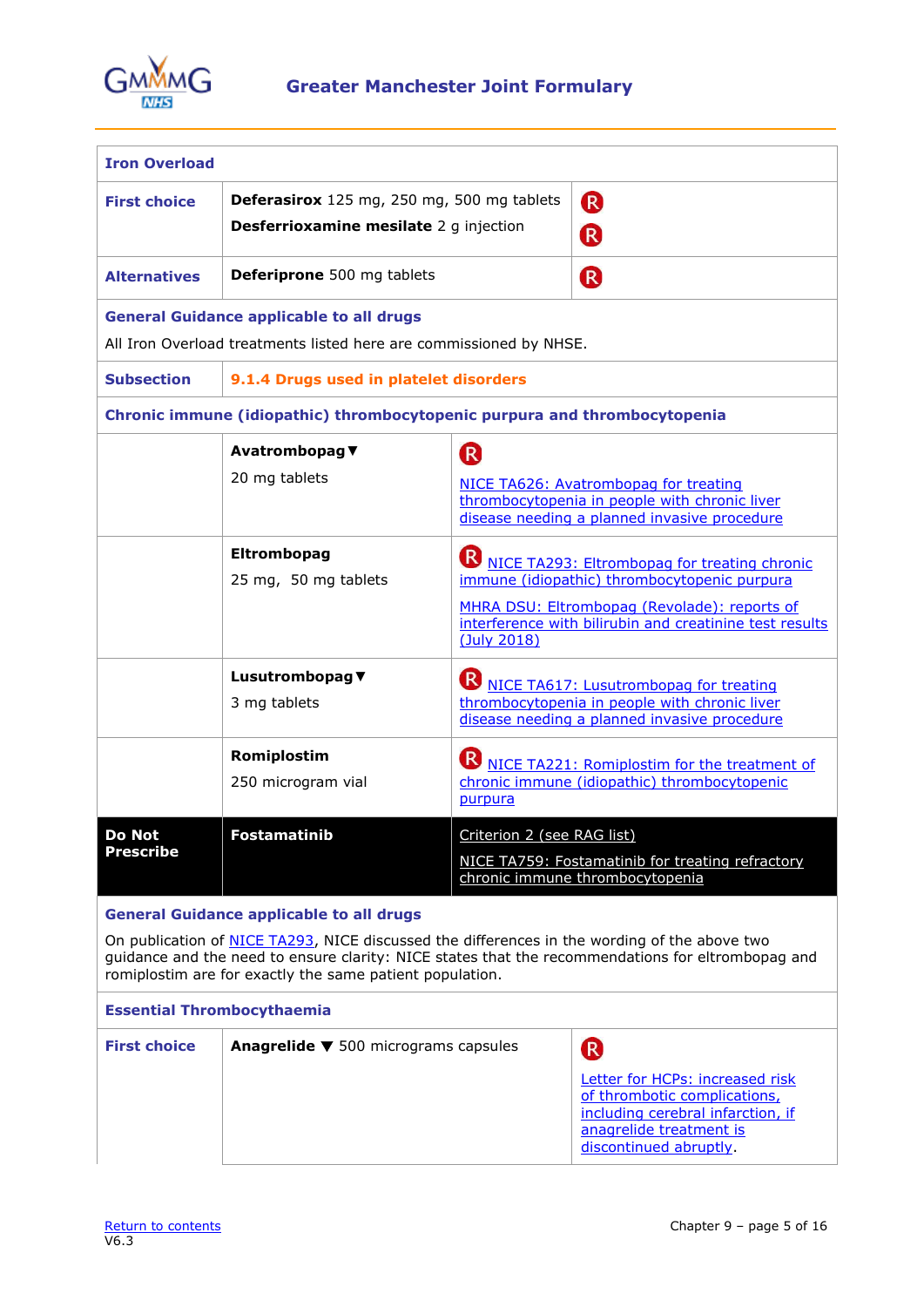

| <b>Subsection</b>                               | 9.1.6 Drugs used in neutropenia |               |
|-------------------------------------------------|---------------------------------|---------------|
| <b>First choice</b>                             | <b>Filgrastim Biosimilar</b>    | <sup>R</sup>  |
| <b>Alternatives</b>                             | Lenograstim<br>Pegfilgrastim    | ®<br><b>R</b> |
| <b>General Guidance applicable to all drugs</b> |                                 |               |

[MHRA DSU: Filgrastim and pegfilgrastim: risk of potentially life-threatening capillary leak syndrome,](https://www.gov.uk/drug-safety-update/filgrastim-and-pegfilgrastim-risk-of-capillary-leak-syndrome)  **[Sept 2013](https://www.gov.uk/drug-safety-update/filgrastim-and-pegfilgrastim-risk-of-capillary-leak-syndrome)** 

NICE CG151: [Neutropenic sepsis: prevention and management of neutropenic sepsis in cancer](http://www.nice.org.uk/guidance/CG151)  [patients](http://www.nice.org.uk/guidance/CG151)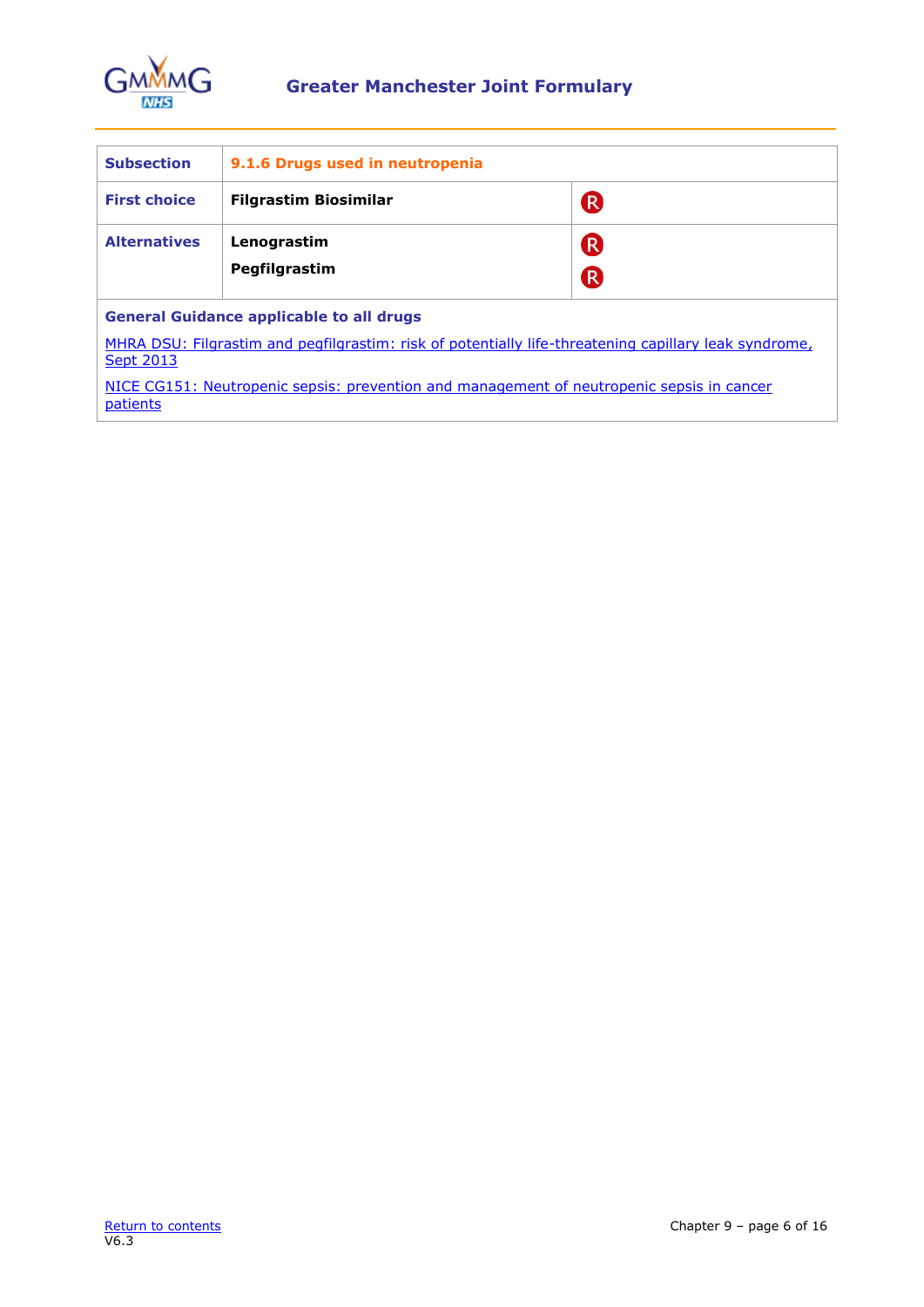

<span id="page-6-0"></span>

| <b>BNF chapter</b>              | <b>9 Nutrition and Blood</b>                                                                                                                          |                                                                                                       |  |
|---------------------------------|-------------------------------------------------------------------------------------------------------------------------------------------------------|-------------------------------------------------------------------------------------------------------|--|
| <b>Section</b>                  | 9.2. Fluids and electrolytes                                                                                                                          |                                                                                                       |  |
| <b>Subsection</b>               | 9.2.1.1 Oral potassium                                                                                                                                |                                                                                                       |  |
|                                 | <b>Compensation for Potassium loss</b>                                                                                                                |                                                                                                       |  |
| <b>First choice</b>             | Sando-K® effervescent tablets                                                                                                                         |                                                                                                       |  |
|                                 | Potassium bicarbonate and chloride equivalent<br>to potassium 470 mg (12 mmol of K <sup>+</sup> ) and<br>chloride 285 mg (8 mmol of Cl <sup>-</sup> ) |                                                                                                       |  |
| <b>Alternatives</b>             | Kay-Cee-L® syrup sugar free<br>Potassium chloride 7.5% (1 mmol/mL each of<br>$K^+$ and $Cl^-$ )                                                       |                                                                                                       |  |
|                                 | <b>Management of Hyperkalaemia</b>                                                                                                                    |                                                                                                       |  |
| <b>First choice</b>             | Calcium Resonium <sup>®</sup> powder<br>(Calcium polystyrene sulfonate powder)                                                                        | $G_n$                                                                                                 |  |
| <b>Alternatives</b>             | Patiromer sorbitex calcium (Veltassa® ▼)                                                                                                              | <sup>R</sup>                                                                                          |  |
|                                 | Powder for oral suspension                                                                                                                            | <b>TA623: Patiromer for treating</b><br>hyperkalaemia                                                 |  |
|                                 | Sodium zirconium cyclosilicate<br>(Lokelma® $\nabla$ )<br>Powder for oral suspension                                                                  | R (RAG status under review)<br>TA599: Sodium zirconium<br>cyclosilicate for treating<br>hyperkalaemia |  |
|                                 |                                                                                                                                                       |                                                                                                       |  |
| <b>Subsection</b>               | 9.2.1.2 Oral sodium and water                                                                                                                         |                                                                                                       |  |
| <b>Sodium Chloride</b>          |                                                                                                                                                       |                                                                                                       |  |
| <b>First choice</b>             | Sodium Chloride 600mg modified release<br>tablets (Approximately 10 mmol each of Na+<br>and $Cl2$                                                     |                                                                                                       |  |
| <b>Oral Rehydration Therapy</b> |                                                                                                                                                       |                                                                                                       |  |
| <b>First choice</b>             | Electrolade® oral powder sachets                                                                                                                      |                                                                                                       |  |
| <b>Alternatives</b>             | Dioralyte® oral powder sachets                                                                                                                        |                                                                                                       |  |
| None                            | <b>General Guidance applicable to all drugs</b>                                                                                                       |                                                                                                       |  |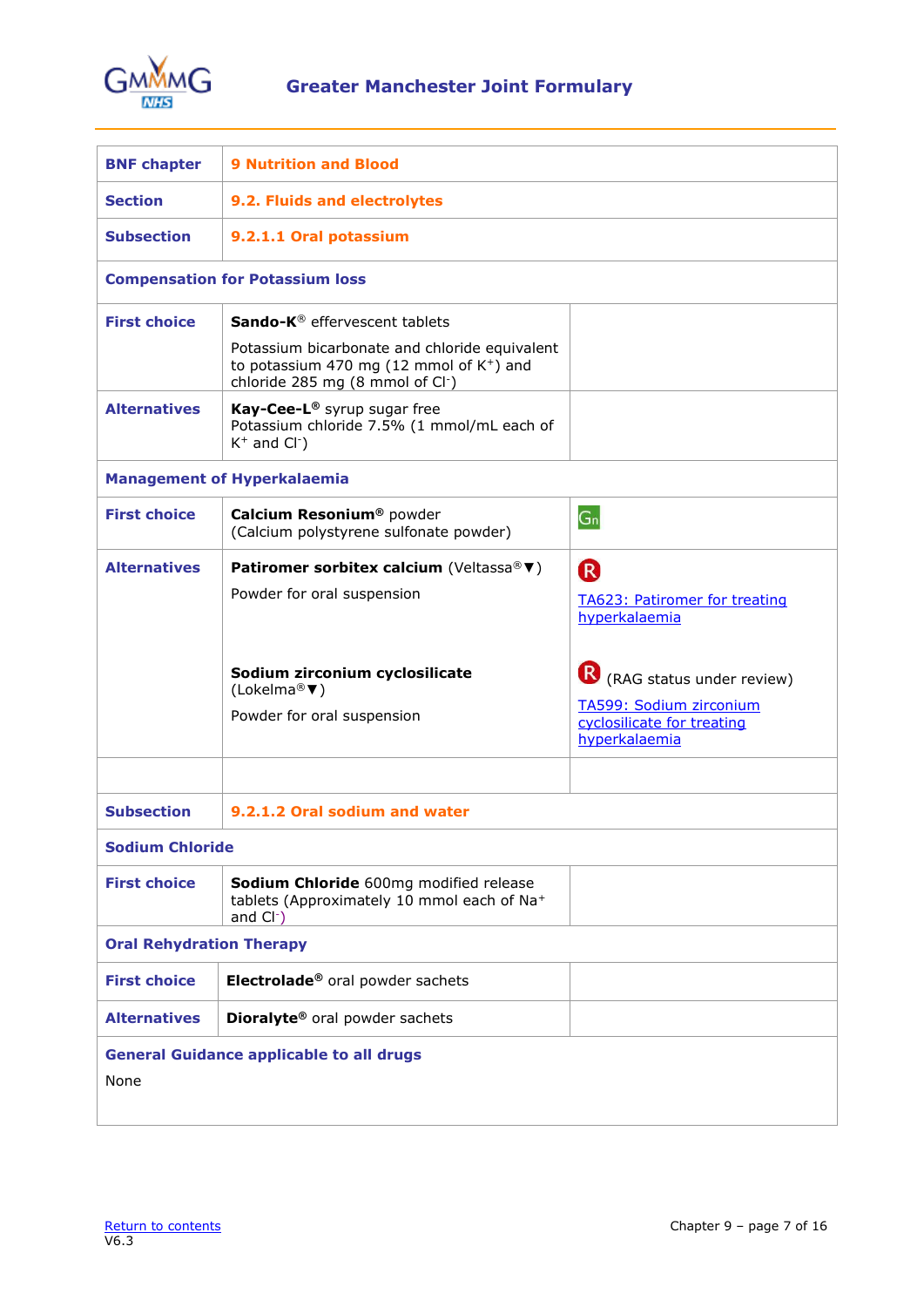

<span id="page-7-0"></span>

| <b>BNF chapter</b>  | <b>9 Nutrition and Blood</b>                                                    |                                                                                                                                        |
|---------------------|---------------------------------------------------------------------------------|----------------------------------------------------------------------------------------------------------------------------------------|
| <b>Section</b>      | 9.4. Oral nutrition                                                             |                                                                                                                                        |
| <b>Subsection</b>   | 9.4.1. Foods for special diets                                                  |                                                                                                                                        |
| <b>First choice</b> | Dependent on dietetic assessment<br>and in line with "ACBS"<br>recommendations. | The availability / choice of products will<br>also be influenced by GM and CCG policies<br>and the local acute trust product contract. |

### **General Guidance applicable to all**

Borderline Substances:

In certain conditions some foods have characteristics of drugs and the Advisory Committee on Borderline Substances advises as to the circumstances in which such substances may be regarded as drugs. The Advisory Committee's recommendations are detailed in the [Drug Tariff](https://www.nhsbsa.nhs.uk/pharmacies-gp-practices-and-appliance-contractors/drug-tariff) and are listed in Part XV – Borderline Substances. Prescriptions issued in accordance with the Committee's advice for the conditions stated and endorsed "ACBS" can be prescribed subject to any local or GM wide policy or guidance.

The **GMMMG Gluten Free policy** is available online.

| <b>Subsection</b>   | 9.4.2. Enteral nutrition (tube feeds)                                                                                           |                                                                          |
|---------------------|---------------------------------------------------------------------------------------------------------------------------------|--------------------------------------------------------------------------|
| <b>First choice</b> | Dependent on dietetic assessment                                                                                                | The choice of product may be influenced<br>by the local supply contract. |
| <b>Subsection</b>   | 9.4.2 Enteral nutrition (sip feeds)                                                                                             |                                                                          |
| <b>First choice</b> | First choice product, after<br>consideration / trial of food<br>fortification, should be a powdered,<br>ready to mix supplement | The choice of product may be influenced<br>by the local supply contract. |
| <b>Alternatives</b> | Ready mixed products should be<br>reserved for second line.                                                                     | The choice of product may be influenced<br>by the local supply contract. |
|                     | <b>General Guidance applicable to all</b><br>NICE 0004, Quality standard for putrition support in adults                        |                                                                          |

NICE QS24: [Quality standard for nutrition support in adults.](https://www.nice.org.uk/guidance/qs24)

See local policies for management strategies, product choice and level of dietetic input available.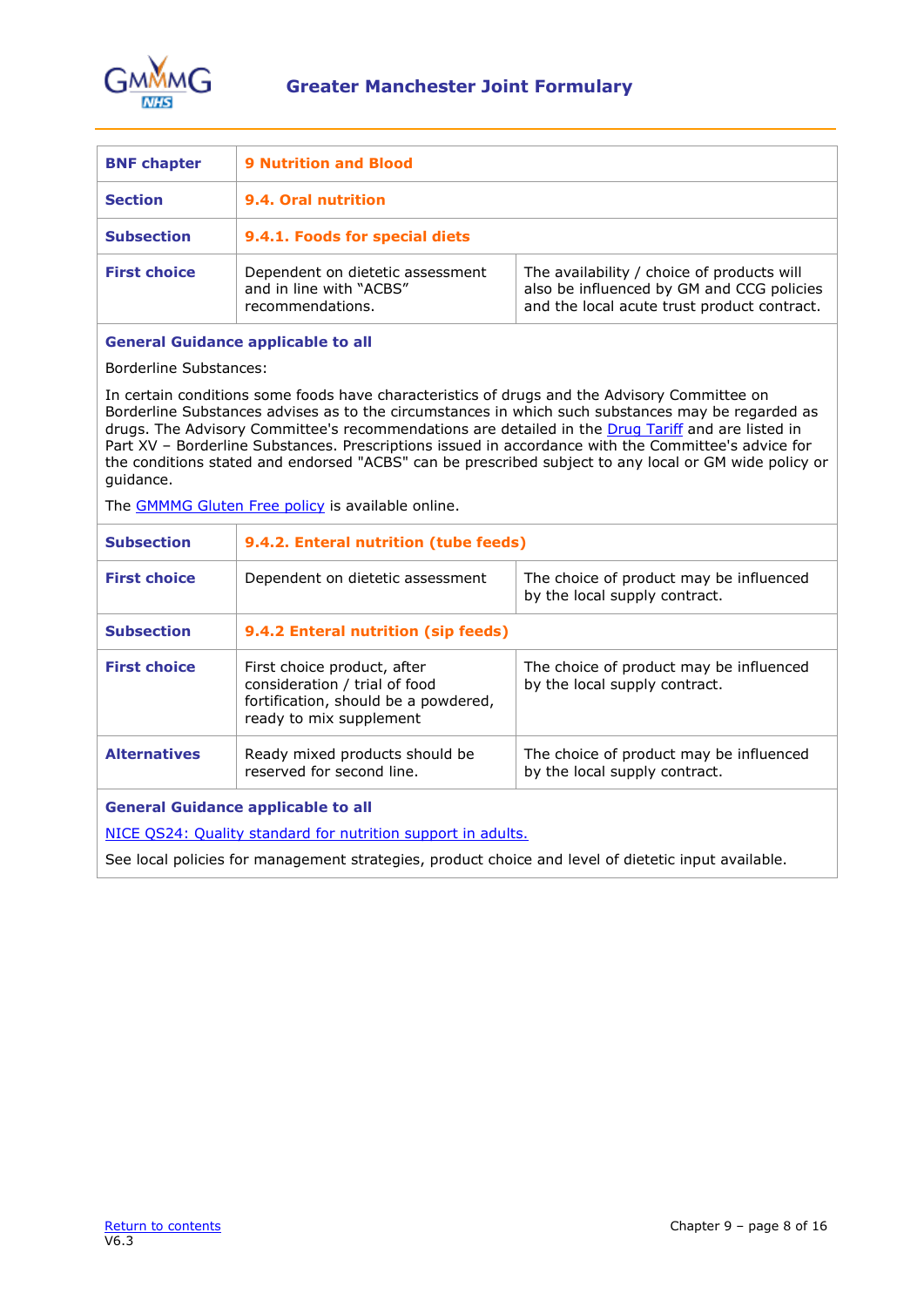

<span id="page-8-0"></span>

| <b>BNF chapter</b>                | <b>9 Nutrition and Blood</b>                                                                                                                                                                       |                                                                                                                                                                                                                                                                                                                                                                     |
|-----------------------------------|----------------------------------------------------------------------------------------------------------------------------------------------------------------------------------------------------|---------------------------------------------------------------------------------------------------------------------------------------------------------------------------------------------------------------------------------------------------------------------------------------------------------------------------------------------------------------------|
| <b>Section</b>                    | <b>9.5 Minerals</b>                                                                                                                                                                                |                                                                                                                                                                                                                                                                                                                                                                     |
| <b>Subsection</b>                 | 9.5.1 Calcium and magnesium                                                                                                                                                                        |                                                                                                                                                                                                                                                                                                                                                                     |
|                                   | <b>9.5.1.1 Calcium</b>                                                                                                                                                                             |                                                                                                                                                                                                                                                                                                                                                                     |
| <b>First choice</b>               | <b>Calcium Carbonate 1.5g chewable</b><br>tablets<br>(Calcium 600 mg or Ca <sup>2+</sup> 15 mmol)<br>Calcium Carbonate 1.25g chewable<br>tablets<br>(Calcium 500 mg or Ca <sup>2+</sup> 12.5 mmol) |                                                                                                                                                                                                                                                                                                                                                                     |
| <b>Alternatives</b>               | Calcium Carbonate 1.25g<br>effervescent tablets<br>(Calcium 500 mg or $Ca^{2+}$ 12.5 mmol,<br>when dispersed in water)                                                                             |                                                                                                                                                                                                                                                                                                                                                                     |
|                                   | Calcium gluconate 10% injection<br>(Calcium 8.4mg/ml or Ca <sup>2+</sup><br>approximately 225 micromol/mL)                                                                                         | For severe, acute hypocalcaemia only.<br>ECG monitoring required.<br>MHRA DSU: Calcium gluconate injection<br>in small-volume glass containers: new<br>contraindications due to aluminium<br>exposure risk, Sept 2010                                                                                                                                               |
| <b>Do Not</b><br><b>Prescribe</b> | Calcium 500 mg with colecalciferol<br>400 units                                                                                                                                                    | Criterion 1 (see RAG list)                                                                                                                                                                                                                                                                                                                                          |
|                                   | e.g. Calcichew D-3 <sup>®</sup>                                                                                                                                                                    |                                                                                                                                                                                                                                                                                                                                                                     |
| <b>None</b>                       | <b>General Guidance applicable to all drugs</b>                                                                                                                                                    |                                                                                                                                                                                                                                                                                                                                                                     |
| Hyperparathyroidism               |                                                                                                                                                                                                    |                                                                                                                                                                                                                                                                                                                                                                     |
|                                   | Cinacalcet 30mg, 60mg and 90mg<br>tablets                                                                                                                                                          | A<br>(Primary hyperparathyroidism)<br>$\left( \mathsf{R}\right)$<br>(Secondary hyperparathyroidism)<br>NICE TA117: Cinacalcet for the treatment<br>of secondary hyperparathyroidism in<br>patients with end-stage renal disease on<br>maintenance dialysis therapy<br>NICE NG132: Hyperparathyroidism<br>(primary): diagnosis, assessment and<br>initial management |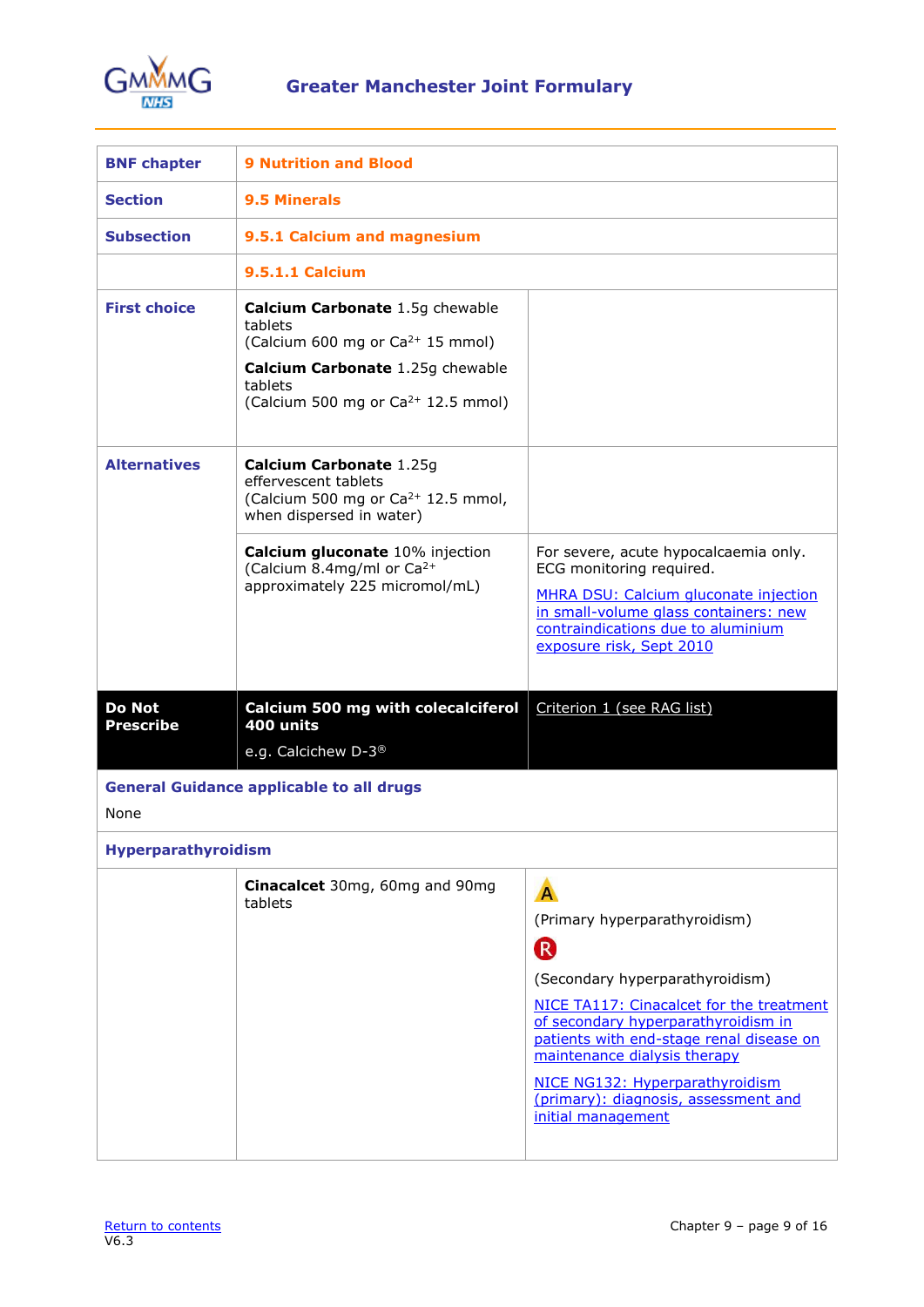

| <b>First choice</b>                        | Magnesium aspartate dihydrate                                                                                                                                                                                                                             | <b>Treatment and Maintenance</b>                                                                                                                   |
|--------------------------------------------|-----------------------------------------------------------------------------------------------------------------------------------------------------------------------------------------------------------------------------------------------------------|----------------------------------------------------------------------------------------------------------------------------------------------------|
|                                            | 6.5 g sachet of powder for oral solution.<br>(Each 6.5 g sachet of powder contains<br>magnesium aspartate dihydrate equivalent to<br>243 mg (10 mmol) of magnesium.)                                                                                      | therapy                                                                                                                                            |
| <b>Alternatives</b>                        | <b>Magnesium sulfate</b><br>injection BP<br>20% (Mg <sup>2+</sup> approximately 0.8 mmol/mL)<br>50% (Mg <sup>2+</sup> approximately 2 mmol/mL)<br>Magnesium glycerophosphate 4 mmol<br>tablets                                                            | Treatment<br>Maintenance therapy<br><b>NICE ESUOM4: Preventing</b><br>recurrent hypomagnesaemia:<br>oral magnesium<br>glycerophosphate             |
| <b>Additional Notes</b><br>None            |                                                                                                                                                                                                                                                           |                                                                                                                                                    |
| <b>Section</b>                             | 9.5.2 Phosphorus                                                                                                                                                                                                                                          |                                                                                                                                                    |
|                                            | 9.5.2.1 Phosphate supplements                                                                                                                                                                                                                             |                                                                                                                                                    |
| <b>First choice</b>                        | Phosphate-Sandoz® effervescent tabs<br>(phosphate 16.1 mmol/tablet)                                                                                                                                                                                       |                                                                                                                                                    |
| <b>Alternatives</b>                        | Phosphates Intravenous infusion<br>(Providing PO <sub>4</sub> <sup>3-</sup> 100 mmol, K <sup>+</sup> 19 mmol, and<br>Na <sup>+</sup> 162 mmol/litre)                                                                                                      | <sup>R</sup>                                                                                                                                       |
| <b>Subsection</b>                          | 9.5.2.2 Phosphate-binding agents                                                                                                                                                                                                                          |                                                                                                                                                    |
| <b>First choice</b><br><b>Alternatives</b> | <b>Calcium acetate</b> 1 g tablets<br>(Calcium 250 mg or Ca <sup>2+</sup> 6.2 mmol)<br>Calcium acetate 667 mg capsules<br>(Calcium 169 mg or Ca <sup>2+</sup> 4.2 mmol)<br>Calcium Carbonate 1.25 g chewable tablets<br>Calcium 500 mg or Ca2+ 12.5 mmol) | $\boxed{\mathsf{Gn}}$ Following specialist initiation<br><b>Gn</b> Following specialist initiation<br><b>Gn</b> Following specialist<br>initiation |
|                                            | Sevelamer Carbonate 800 mg tablets                                                                                                                                                                                                                        | Gn Following specialist<br>initiation<br>(NHS England commissioned<br>for adult renal dialysis)                                                    |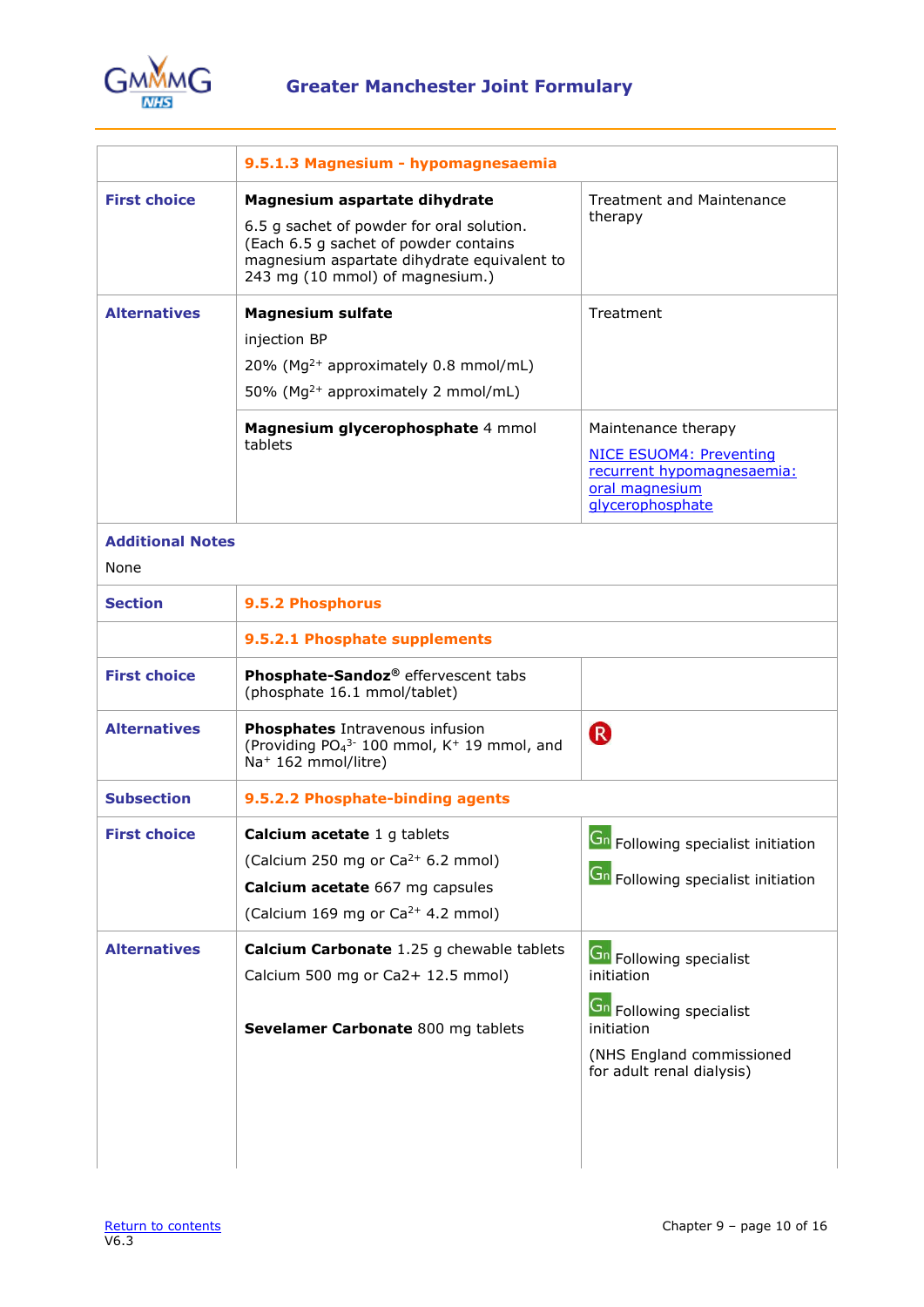

|                                                                                                                                                                                     | Lanthanum 500 mg, 750 mg, 1 g tablets<br>Osvaren <sup>®</sup> tablets<br>(Calcium acetate 435 mg [calcium 110 mg or<br>Ca2+ 2.7 mmol], heavy magnesium<br>carbonate 235 mg [magnesium 60 mg])                                                                                                                                                                                                                                                                                                                                                       | (R) | NHS England-commissioned<br>for adult renal dialysis<br>CCG-commissioned for non-<br>dialysis patients<br><b>Gn</b> Following specialist initiation                                                                               |
|-------------------------------------------------------------------------------------------------------------------------------------------------------------------------------------|-----------------------------------------------------------------------------------------------------------------------------------------------------------------------------------------------------------------------------------------------------------------------------------------------------------------------------------------------------------------------------------------------------------------------------------------------------------------------------------------------------------------------------------------------------|-----|-----------------------------------------------------------------------------------------------------------------------------------------------------------------------------------------------------------------------------------|
| <b>General Guidance applicable to all drugs</b><br>NICE NG203: Chronic kidney disease: assessment and management                                                                    |                                                                                                                                                                                                                                                                                                                                                                                                                                                                                                                                                     |     |                                                                                                                                                                                                                                   |
| <b>Section</b>                                                                                                                                                                      | 9.5.3 Fluoride                                                                                                                                                                                                                                                                                                                                                                                                                                                                                                                                      |     |                                                                                                                                                                                                                                   |
| <b>First choice</b>                                                                                                                                                                 | Fluoride tablets, oral drops, mouthwashes and<br>toothpaste                                                                                                                                                                                                                                                                                                                                                                                                                                                                                         |     | Dental prescribing<br>only                                                                                                                                                                                                        |
| <b>Grey drugs</b><br>Items which are<br>listed as Grey are<br>deemed not<br>suitable for<br>routine<br>prescribing but<br>may be suitable<br>for a defined<br>patient<br>population | Fluoride toothpaste 5,000 ppm<br>e.g. Duraphat <sup>®</sup><br>For patients at risk of caries secondary to treatment for<br>head and neck cancers or reduced salivary flow rate<br>secondary to surgery.<br>To be continued for as long as natural teeth remain. The<br>prescribing of fluoride mouthwashes and toothpastes for<br>other indications should be by dental prescription only,<br>and in line with GMMMG Commissioning Statement:<br>Conditions for which over the counter items should not<br>routinely be prescribed in primary care |     | <b>Gn</b> following specialist<br>advice<br>Criterion 3 (see RAG<br><u>list)</u>                                                                                                                                                  |
| <b>Do Not</b><br><b>Prescribe</b>                                                                                                                                                   | BioXtra® toothpaste and mouth rinse                                                                                                                                                                                                                                                                                                                                                                                                                                                                                                                 |     | Criterion 1 (see RAG<br>list)                                                                                                                                                                                                     |
|                                                                                                                                                                                     | <b>Prevention of dental caries</b><br>Fluoride mouthwashes, toothpaste                                                                                                                                                                                                                                                                                                                                                                                                                                                                              |     | In line with NHS<br>England guidance, GM<br>do not routinely<br>support prescribing for<br>conditions which are<br>self-limiting or<br>amenable to self-care.<br>For further details see<br><b>GM</b> commissioning<br>statement. |
| <b>General Guidance applicable to all drugs</b>                                                                                                                                     |                                                                                                                                                                                                                                                                                                                                                                                                                                                                                                                                                     |     |                                                                                                                                                                                                                                   |

[Public Health England \(2014\) Delivering better oral health: an evidence-based toolkit for prevention](https://www.gov.uk/government/publications/delivering-better-oral-health-an-evidence-based-toolkit-for-prevention)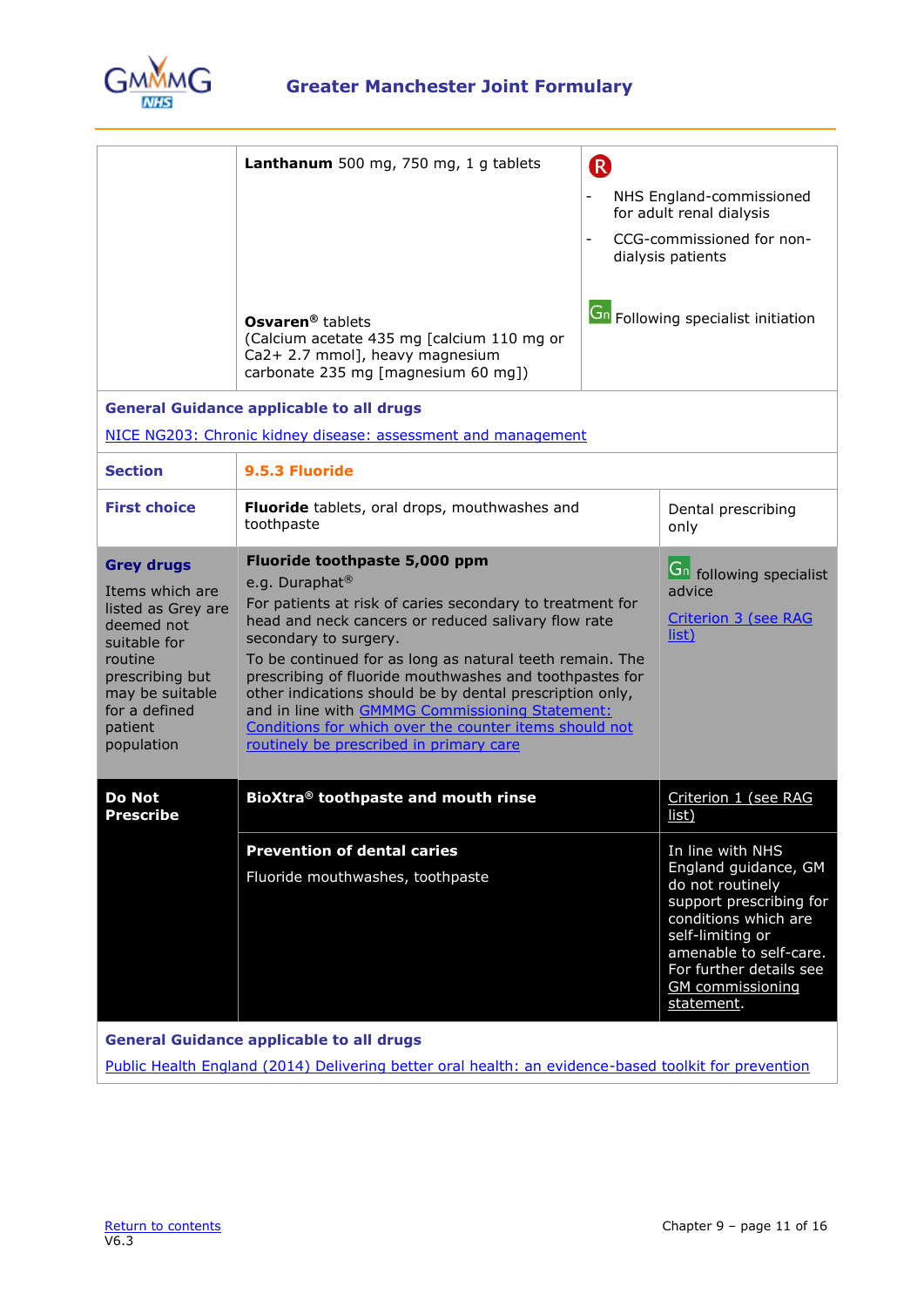

| <b>Section</b>      | <b>9.5.4 Zinc</b>                                                                   |
|---------------------|-------------------------------------------------------------------------------------|
| <b>First choice</b> | <b>Zinc sulfate monohydrate</b> 125 mg effervescent tablets<br>sugar free           |
| <b>Section</b>      | 9.5.5 Selenium                                                                      |
|                     | <b>Selenium</b> (as sodium selenite pentahydrate) oral solution<br>50 micrograms/mL |
|                     | <b>General Guidance applicable to all drugs</b>                                     |
| None                |                                                                                     |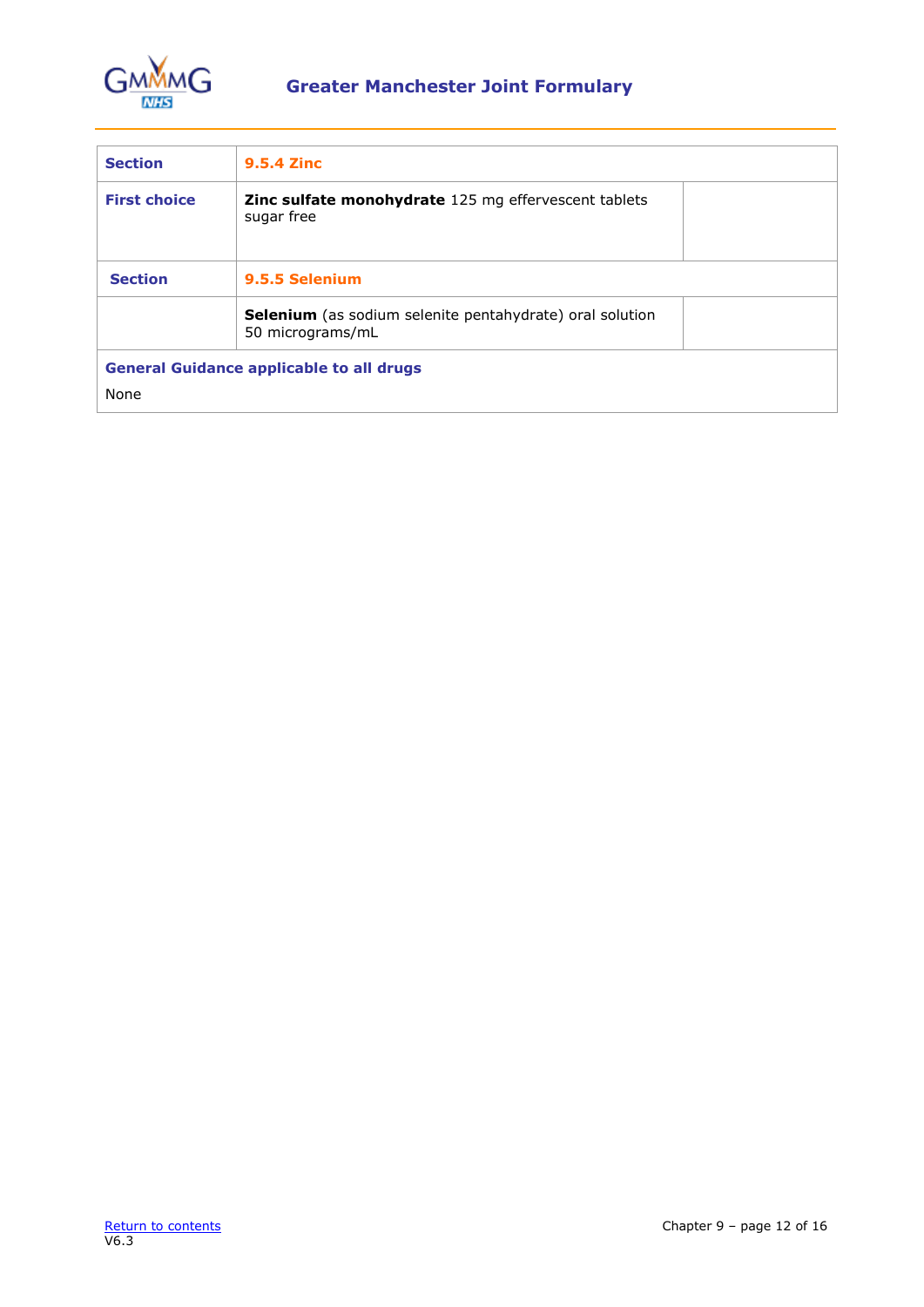

<span id="page-12-0"></span>

| <b>BNF chapter</b>                                                                                                                                             | <b>9 Nutrition and Blood</b>                                                                                                                     |                                                                                                                                                                                         |  |
|----------------------------------------------------------------------------------------------------------------------------------------------------------------|--------------------------------------------------------------------------------------------------------------------------------------------------|-----------------------------------------------------------------------------------------------------------------------------------------------------------------------------------------|--|
| <b>Section</b>                                                                                                                                                 | <b>9.6 Vitamins</b>                                                                                                                              |                                                                                                                                                                                         |  |
| <b>Subsection</b>                                                                                                                                              | 9.6.2 Vitamin B                                                                                                                                  |                                                                                                                                                                                         |  |
| <b>First choice</b>                                                                                                                                            | Thiamine 50 mg, 100 mg tablets                                                                                                                   | NICE CG100: alcohol use<br>disorders                                                                                                                                                    |  |
| <b>Alternatives</b>                                                                                                                                            | B vitamins High potency intravenous and<br>intramuscular injection                                                                               | For severe deficiency states,<br>especially as seen in chronic<br>alcoholism                                                                                                            |  |
|                                                                                                                                                                | <b>Pyridoxine (vitamin B<sub>6</sub>)</b> 10 mg, 20 mg, 50 mg<br>tablets                                                                         | <b>Gn</b> following specialist<br>advice                                                                                                                                                |  |
|                                                                                                                                                                |                                                                                                                                                  | For pyridoxine deficiency<br>that may occur during<br>isoniazid or penicillamine<br>treatment. See BNF for<br>doses. Discontinue when<br>isoniazid/penicillamine<br>therapy is stopped. |  |
| <b>Grey drugs</b>                                                                                                                                              | Cyanocobalamin                                                                                                                                   | $ G_n $                                                                                                                                                                                 |  |
| Items which are<br>listed as Grey are<br>deemed not<br>suitable for<br>routine<br>prescribing but<br>may be suitable<br>for a defined<br>patient<br>population | tablets<br>Only use in those patients who are truly unable to<br>tolerate injections and who are vegan                                           | Criterion 3 (see RAG list)                                                                                                                                                              |  |
|                                                                                                                                                                | <b>Vitamin B compound strong</b><br>tablets                                                                                                      | <b>Gn</b> following specialist<br>initiation                                                                                                                                            |  |
|                                                                                                                                                                | Should only be used on the advice of a dietician<br>for medically diagnosed deficiency, or in<br>secondary care to prevent "re-feeding syndrome" | Criterion 1 (see RAG list)                                                                                                                                                              |  |
|                                                                                                                                                                | Where a vitamin B compound is indicated, only<br>vitamin B compound strong should be prescribed.                                                 | <b>RMOC Position Statement:</b><br><b>Oral Vitamin B</b><br>supplementation                                                                                                             |  |
|                                                                                                                                                                | <b>General Guidance applicable to all drugs</b>                                                                                                  |                                                                                                                                                                                         |  |
| NICE CG32: Nutrition support in adults: Oral nutrition support, enteral tube feeding and parenteral<br>nutrition                                               |                                                                                                                                                  |                                                                                                                                                                                         |  |
| NICE CG100: Alcohol-use disorders: Diagnosis and clinical management of alcohol-related physical<br>complications                                              |                                                                                                                                                  |                                                                                                                                                                                         |  |
|                                                                                                                                                                |                                                                                                                                                  |                                                                                                                                                                                         |  |
|                                                                                                                                                                | MHRA DSU: Pabrinex: allergic reactions, Sept 2007                                                                                                |                                                                                                                                                                                         |  |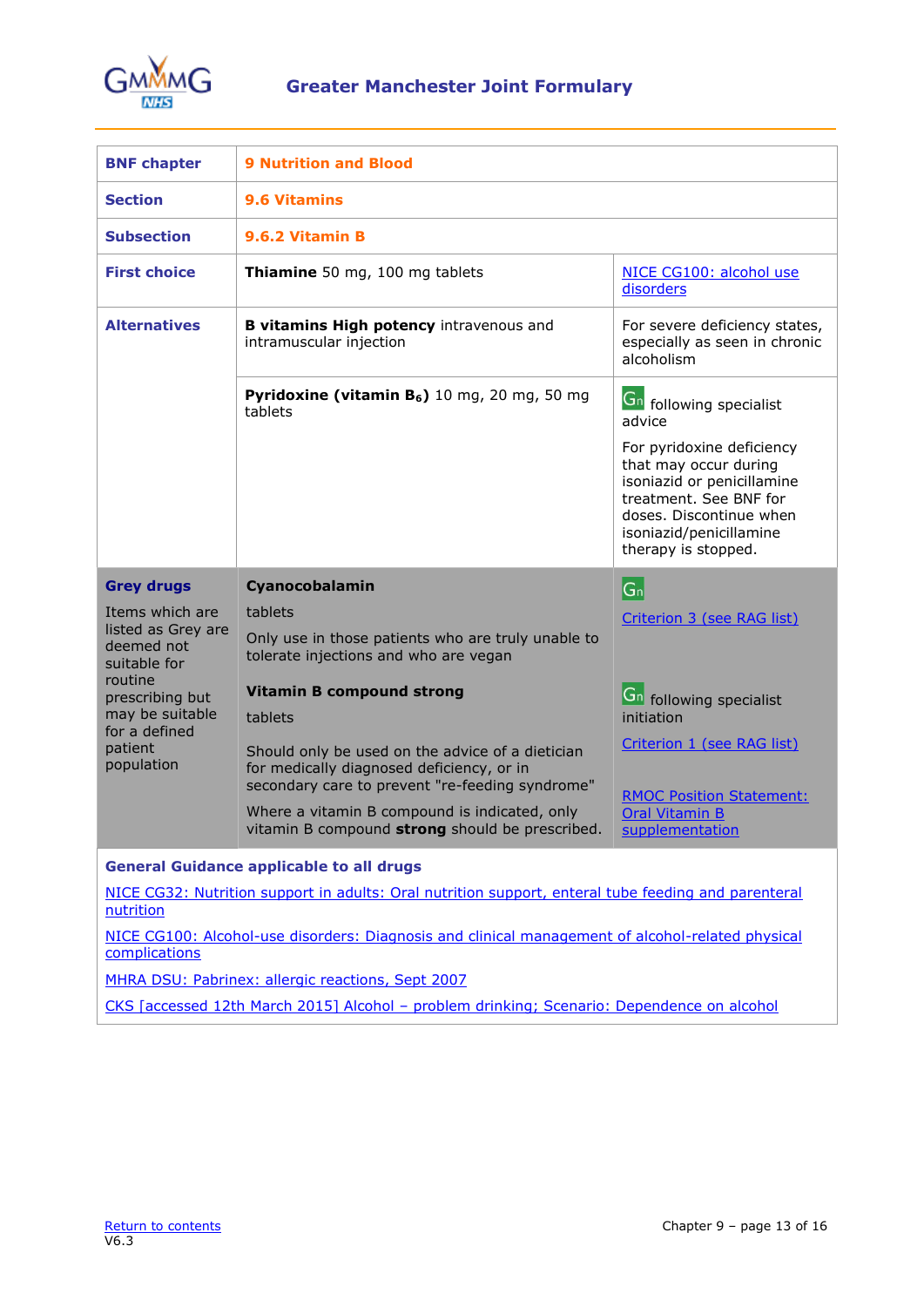

| <b>Subsection</b>   | 9.6.4 Vitamin D                                                                                                                                                                                                            |                                                                                           |
|---------------------|----------------------------------------------------------------------------------------------------------------------------------------------------------------------------------------------------------------------------|-------------------------------------------------------------------------------------------|
| <b>First choice</b> | <b>Colecalciferol</b> 20,000 units; 3, 200 units capsules<br><b>Colecalciferol</b> 25,000 units in oral solution<br>(ampoule)                                                                                              | For the treatment of vitamin<br>D deficiency<br>Only licensed products<br>should be used. |
| <b>Alternatives</b> | <b>Ergocalciferol</b> 7.5mg (300,000 units) /mL<br>injection<br><b>Alfacalcidol</b><br>Capsules: 250 nanograms, 500 nanograms,<br>1microgram<br>Oral drops 2 microgram/mL (1 drop contains<br>approximately 100 nanograms) | <b>Gn</b> Following specialist<br>initiation                                              |
|                     | <b>Calcitriol</b> capsules 250 nanograms, 500<br>nanograms<br><b>Healthy Start vitamins</b> $-$ See section 9.6.7                                                                                                          |                                                                                           |

#### **General Guidance applicable to all drugs**

**GMMMG recommends that the vitamin D and bone health clinical guideline for patient management from the [Royal Osteoporosis Society](https://theros.org.uk/clinical-publications-and-resources/) be followed.**

GMMMG [recommendations for management of Vitamin D Deficiency](https://gmmmg.nhs.uk/guidance/medicine-and-device-recommendations/) and Insufficiency are available for [adults and children.](https://gmmmg.nhs.uk/guidance/medicine-and-device-recommendations/) 

[Advice from the Chief Medical Officer](https://www.gov.uk/government/uploads/system/uploads/attachment_data/file/214939/DH-Letter-Vitamin-D-statements-05022013.pdf) (CMO) for England, Wales, Northern Ireland, and Scotland made specific recommendations on vitamin D supplementation in at risk groups

MHRA DSU: Unlicensed imported vitamin D (colecalciferol) capsules: potential peanut oil and soya oil [allergens,](http://www.mhra.gov.uk/Safetyinformation/DrugSafetyUpdate/CON146532) March 2012

| <b>Subsection</b>   | 9.6.4 Vitamin D (with calcium)                                                                  |                                                     |
|---------------------|-------------------------------------------------------------------------------------------------|-----------------------------------------------------|
| <b>First choice</b> | <b>Calcium Carbonate 1.5 g and Colecalciferol</b><br>10 micrograms tablets and chewable tablets | NICE (2014) Vitamin D:<br>increasing supplement use |
|                     | <b>Calcium Carbonate</b> 750 mg and <b>Colecalciferol</b><br>5 micrograms caplets               | among at-risk groups (PH56)                         |
|                     | Calcium carbonate 1.25 g and Colecalciferol<br>10 micrograms chewable tablets                   |                                                     |
| <b>Alternatives</b> | <b>Calcium phosphate</b> 3.1 g and <b>Colecalciferol</b><br>20 micrograms powder                |                                                     |
|                     | <b>General Guidance applicable to all drugs</b>                                                 |                                                     |

**General Guidance applicable to all drugs**

**[GMMMG](https://gmmmg.nhs.uk/guidance/medicine-and-device-recommendations/) recommends that the vitamin D and bone health clinical guideline for patient management from the [Royal Osteoporosis Society](https://theros.org.uk/clinical-publications-and-resources/) be followed.**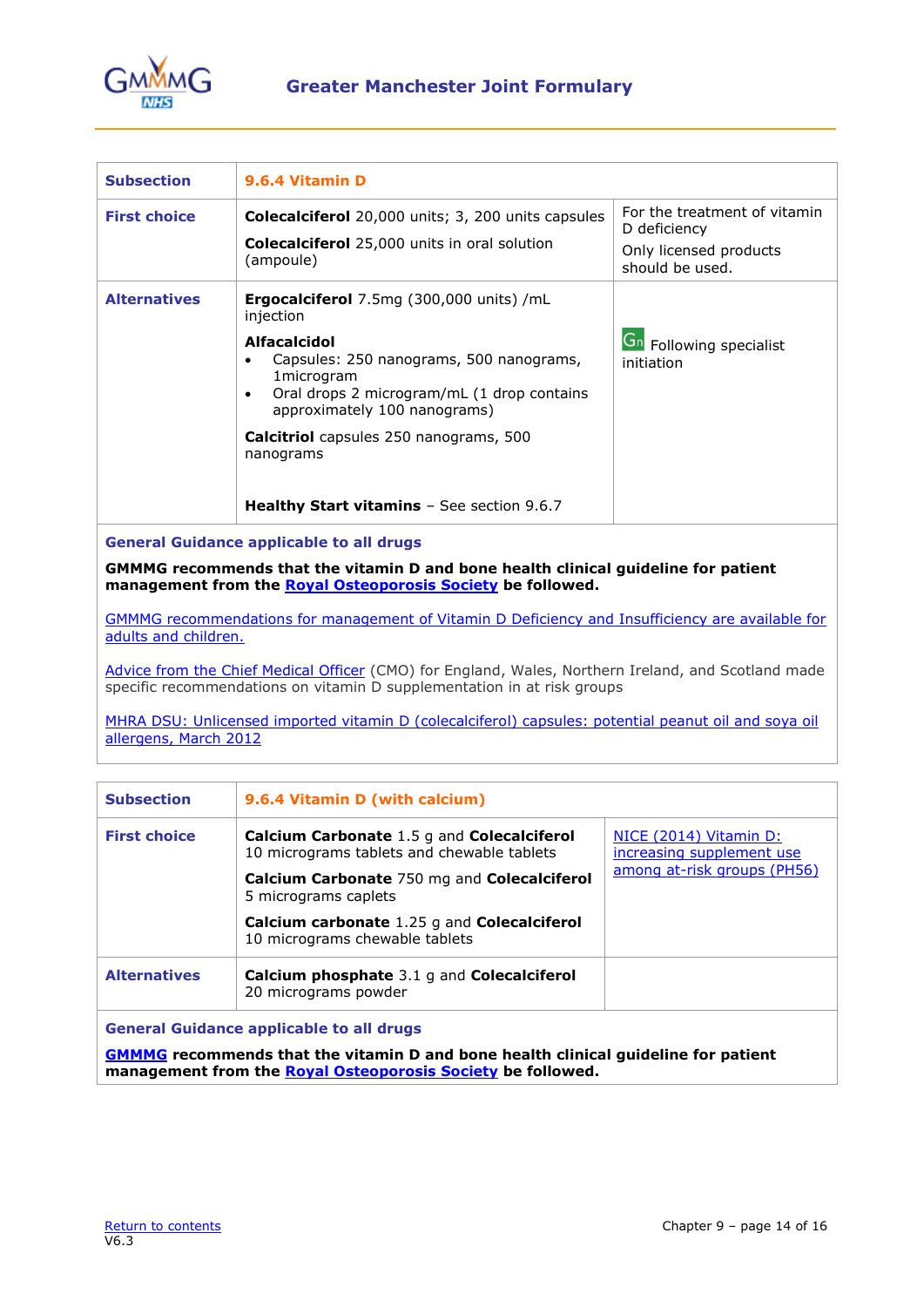

| <b>Subsection</b>                                                                                                                      | 9.6.5 Vitamin E                                                                                                                                                                                                                       |                                                                                                                                                |                            |
|----------------------------------------------------------------------------------------------------------------------------------------|---------------------------------------------------------------------------------------------------------------------------------------------------------------------------------------------------------------------------------------|------------------------------------------------------------------------------------------------------------------------------------------------|----------------------------|
| <b>First choice</b>                                                                                                                    | Vitamin E Suspension (alpha tocopheryl acetate)<br>500mg/5mL                                                                                                                                                                          |                                                                                                                                                |                            |
| <b>Subsection</b>                                                                                                                      | 9.6.6 Vitamin K                                                                                                                                                                                                                       |                                                                                                                                                |                            |
| <b>First choice</b>                                                                                                                    | Menadiol Phosphate 10 mg tablets                                                                                                                                                                                                      |                                                                                                                                                |                            |
|                                                                                                                                        | Phytomenadione Injection 10 mg/mL                                                                                                                                                                                                     |                                                                                                                                                |                            |
| <b>Subsection</b>                                                                                                                      | <b>9.6.7 Multivitamin Preparations</b>                                                                                                                                                                                                |                                                                                                                                                |                            |
|                                                                                                                                        | <b>Healthy Start vitamins</b>                                                                                                                                                                                                         | Pregnant women, women with a child under 12<br>months who are receiving Healthy Start vouchers<br>are entitled to free Healthy Start vitamins. |                            |
|                                                                                                                                        |                                                                                                                                                                                                                                       | Not available on FP10; NHS Choices advises<br>where patients can be directed to obtain supplies                                                |                            |
|                                                                                                                                        | Renavit <sup>®</sup> tablets                                                                                                                                                                                                          | For use in dialysis patients to replace water soluble<br>vitamins lost on dialysis.                                                            |                            |
|                                                                                                                                        | Dalivit <sup>®</sup> drops                                                                                                                                                                                                            | Preferred route for multivitamins in children should<br>be through the Healthy Start vitamins                                                  |                            |
|                                                                                                                                        | Forceval <sup>®</sup> capsules<br>For use in gastric bypass / BPD*/DS* bariatric<br>surgery on the recommendation of a dietician /<br>specialist. (BPD = biliopancreatic diversion; DS =<br>sleeve gastrectomy with duodenal switch). |                                                                                                                                                |                            |
|                                                                                                                                        | Pregnacare <sup>®</sup> tablets                                                                                                                                                                                                       | For use in pregnant post gastric by-pass patients<br>only, if not on Forceval capsules.                                                        |                            |
| <b>General Guidance applicable to all drugs</b><br>$*(BPD = biliopancreatic diversion; DS = sleeve gastrectomy with duodenal switch).$ |                                                                                                                                                                                                                                       |                                                                                                                                                |                            |
| <b>Do Not Prescribe</b>                                                                                                                | for the management of age-related<br>macular degeneration (ARMD)                                                                                                                                                                      | <b>Multivitamins and mineral preparations</b>                                                                                                  | Criterion 1 (see RAG list) |
|                                                                                                                                        | e.g. ICaps®, Occuvite®, PreserVision®,<br>Viteyes®, Visionace®, Vitalux-plus®                                                                                                                                                         |                                                                                                                                                |                            |
|                                                                                                                                        | <b>Vitamins, minerals and antioxidants</b><br>When used in people who have no clinical                                                                                                                                                |                                                                                                                                                | Criterion 3 (see RAG list) |

indication for use.